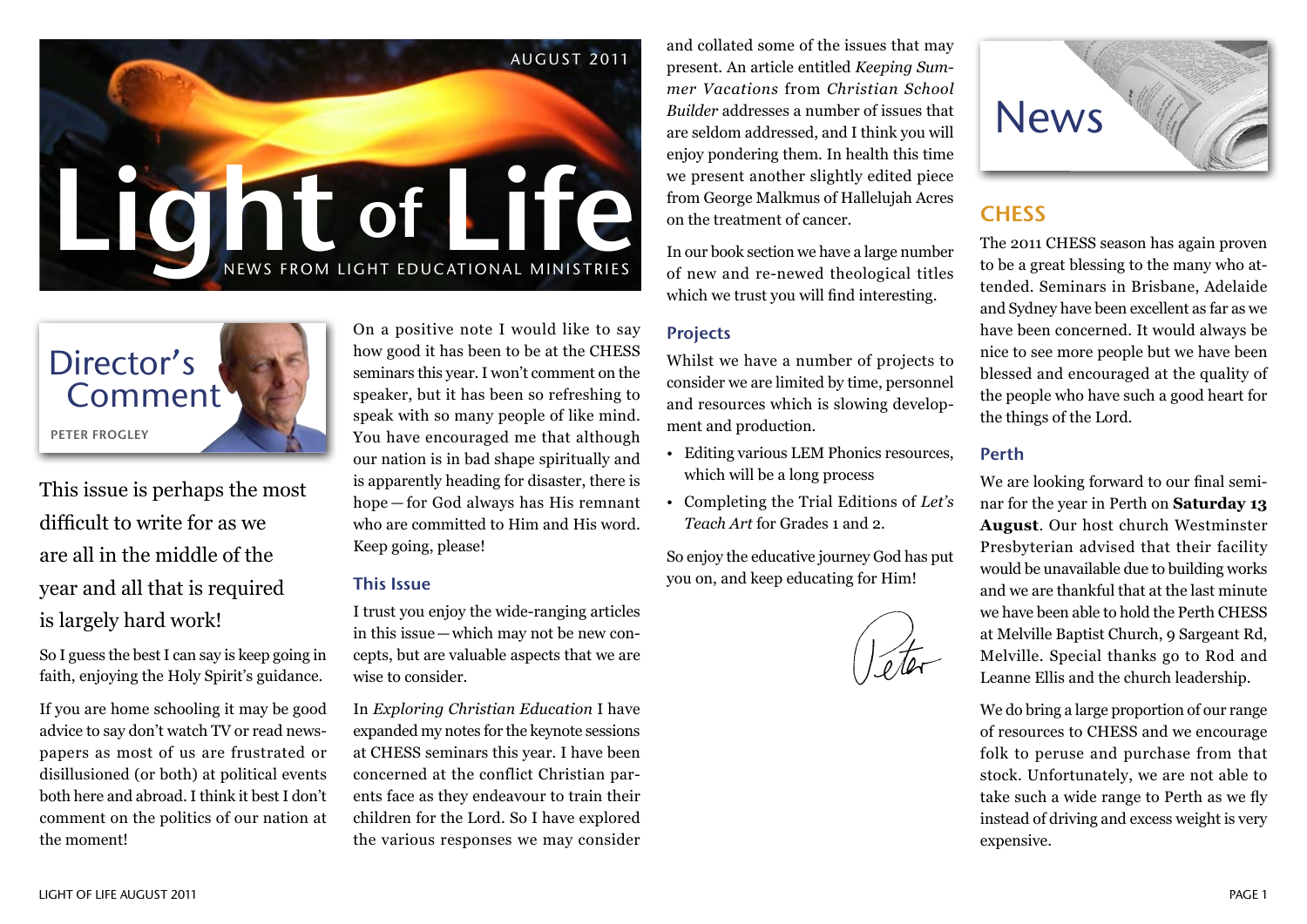We ask that you let your friends know about your state CHESS—click the link below to download individual flyers, or visit **[www.](http://www.chess.lem.com.au) [chess.lem.com.au](http://www.chess.lem.com.au)**. As always we look forward to meeting you there.

Click here for more information and **KT** flyers for all CHESS seminars.

## International

## Nepal

Urish Sharma, the new LEM Phonics representative in Nepal, is presently organising for several training seminars to be conducted in August and September. Rev Richard Wilson from the Indian Reformed Fellowship of Australia will be conducting seminars during August and September in various locations in Nepal, whilst Peter Frogley will spend the first two weeks of September in Kathmandu conducting teachers seminars.

During this visit Richard will be confirming arrangements for seminars in Nepal, West Bengal and Sikkim during February 2012.

We have invited any experienced teachers of LEM Phonics who are interested in teaching in this program to contact us and we are delighted to report enquiries from several interested parties. There are still

many potential opportunities in various nations—if you are interested please email pfrogley@lem.com.au.

Urish has established a governing board of three men for LEM Phonics in Nepal and Northern India. This is a critical time in the development of this initiative and we would appreciate your prayers for Nepal.

## Papua New Guinea

Good progress continues to be made in christian education in PNG. Most of this growth is amongst nationals rather than western missions, which is most encouraging. Until recently there had been very little local initiative, but this is beginning to change. In all of LEM's activities in PNG, there is only one westerner involved.

Mesia Novau reports growing angst among locals at the fruit of the OBE (outcome based education) program funded in PNG by the well-meaning AusAid program (to which we taxpayers contributed millions of dollars). Thankfully many PNG folk can identify the godless foundations of this approach and want none of it.

So whilst we are introducing LEM Phonics, we are also seeing open doors to introduce biblical principles of education, which generally are warmly received in PNG.



## No. 81: Conflict in education

We live in a world of increasing conflict in ideas and actions for biblical Christians.

The values and expectations of our Christian faith are being abused in society, particularly through the media and government, and the attack is becoming increasingly violent. We are not leaving a healthy world for our children and grandchildren.

Even the calmest amongst us must have some sense of alarm when they read of international unrest, particularly in the Middle East, which is not particularly stable at the best of times. Then there seems to be an increase in natural disasters. And what Christian could not be alarmed at some proposed legislational changes?

## Reminisce

Many of us oldies mourn the loss of what we have known as 'commonsense'. I have pondered what commonsense could be and have come to the conclusion that for most it has meant the application of biblical values in our lives and practices. Not that many years ago commonsense was embraced

by a majority; but today it is almost gone. As a boy it seemed to be a majority of kids who went to Sunday School — or at least were sent. Although I don't recall learning much at Sunday School, it must have had a significant influence on my attitudes and behaviour. Certainly it gave a sense of right and wrong. Today, as a fruit of a valueless education system, it seems people make decisions on a whim as there is no standard of right and wrong.

It seems the world has gone mad and threatens to engulf Christians in its madness.

## The Contrast

We may often wring our hands in distress as our Christian values (and by extension the expectations for our families) stands in stark contrast to those being lived out by those in the world around us. How do we respond to the situation? Pressures challenging our biblical values come upon us daily and we are often taken aback at their sources. What we thought was sin is considered perfectly OK by other Christians. We try to work out God's way for our lives and those of our family members as we are surrounded by seeming chaos. We read our Bibles and God through His word convicts us as He leads us in the process of sanctification. But interpreting that so that we can be guided to live in obedience to Him presents us with a huge challenge.

## Our Response

While this situation is common to all Christians, it seems to me that there are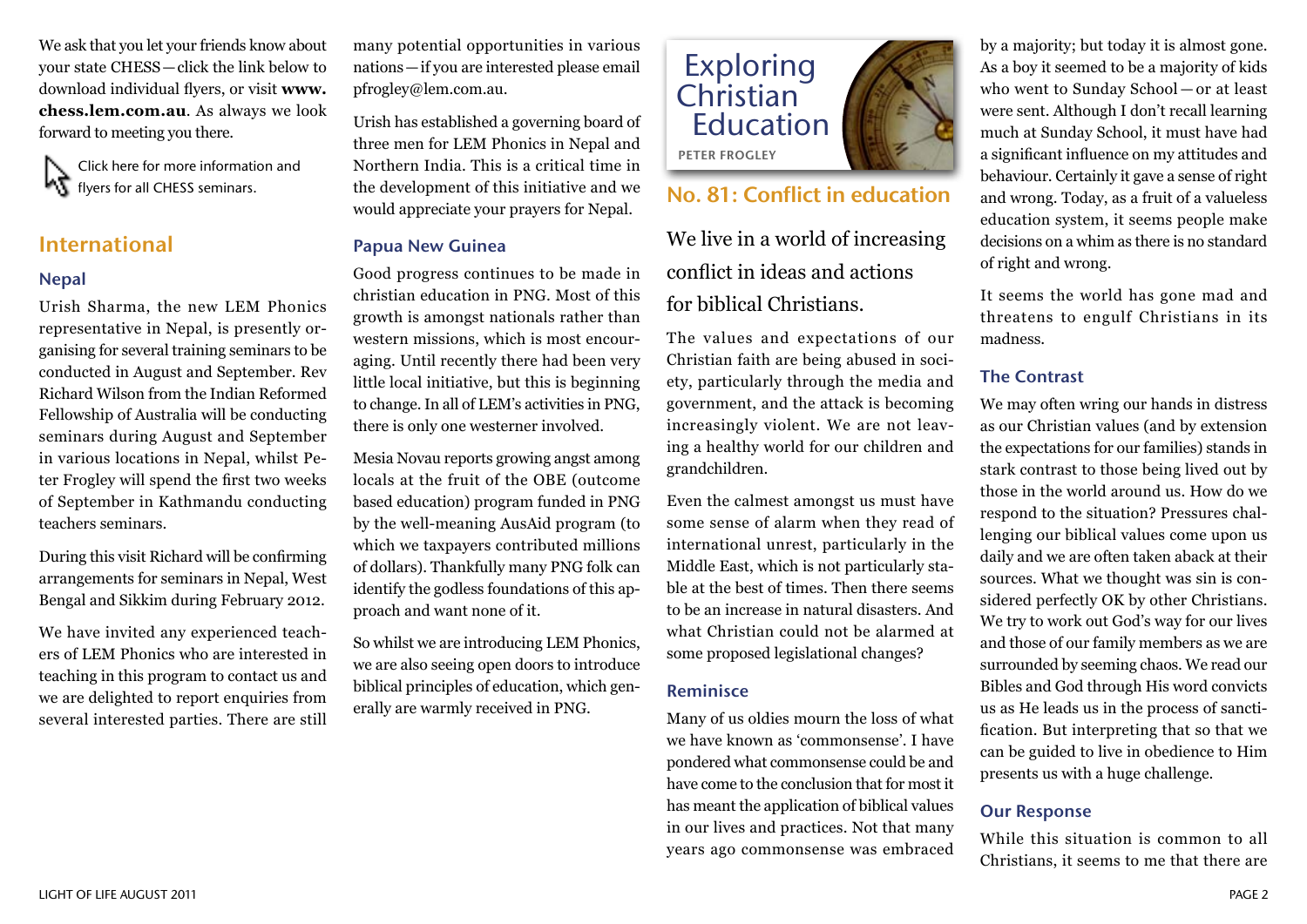pressures that will draw us to options at either end of the scale. Our personality will tend to lead us to one or other of these extremes. A person with a prophetic gifting will tend to see things in black and white, whilst a more pastoral gift will want to be more gracious and perhaps compromising. Both parties justify their respective positions from Scripture, but I suggest it is not helpful to be at either end of the scale. Let's look at the two viewpoints.

#### *Compromise with world around us*

Jesus said we are to be peacemakers, that we are to love even the unlovely with God's unconditional love. Many Christians tell us that we can't reach them (in salvation) if they can't identify with us.

Many of us may agree with these ideas which will tend to cause us to put our understanding of the faith in the background of our thinking because it is more important to save these people and not offend them than it is to uphold biblical values. We enjoy the catch phrase 'reach the lost at any cost'.

In response to such thinking some Christian friends put their children in state schools so that they can witness to the teacher and other children, believing that is their evangelistic responsibility. In the process they may neglect to instruct their children in godliness.

Our children will generally want to feel accepted by their peer group and will want to be able to share in discussion with them. To enable our children to identify with their friends we allow them to watch whatever they like on TV or at the movies, because other kids do and we don't want our children to risk peer rejection. We don't want our children to be unhappy!

The world tempts us to run our family on democratic lines. Parents are just bigger people than children, and their opinions are no more relevant. The world believes it is important to recognise children's rights to decide what and when they will do, whatever takes their fancy. The world berates us, 'Don't be judgmental, try and be broadminded'.

You may say, 'those things are not going to happen in my family' — but when the children nag and are apparently suffering for your narrow minded views it is often easier to compromise.

Before you make a decision to 'go with the flow', take note that the fruit of these various examples of modern practices shows that there is little if any difference between our family and those down the street. The fruit of compromise is seldom sweet.

#### *Make a stand for biblical integrity*

2 Cor 6:17 says 'Therefore come out from them and be separate, says the Lord'.

We see the happenings and fruits of the world around us and decide to follow the biblical injunction and adopt a separatist policy for our family. This means we must do all we can to keep our family separated from the evils of the world. We decide to home school so that we can guide our

children's growth and development in line with biblical teaching. Then we note that our church does not understand our position and we begin to be persecuted. As a result we decide to 'home church'. Indeed, as time goes by we note many other areas where our family is being polluted so we find ourselves doing almost everything at home in order to maintain our purity.

We have no TV, radio, or newspapers. Then we notice that our children are being adversely affected through contact with others so we ban talking to ungodly neighbours, and we don't take our children shopping for fear of contamination with the world. Finally, we decide to cut off extended family members unless they comply with our strict biblical code.

## is not helpful to be at either end of the scale

This all sounds very Christian and biblical but unfortunately, we have created another problem for ourselves that is known as religious legalism. A common fruit is teenage rejection of all we stand for—and our children running to the world to see what they have missed out on.

## The Middle Ground?

I suggest our biblical response should be somewhere in the middle ground. We do need to take care we are not compromising genuine biblical standards, but every issue in life is to be lived out by faith, as Paul exhorts in Romans 1:17.

We are not called to live by our own works but by faith in God. There are many circumstances in life that are not ideal and we *should* flee from them, but sometimes our efforts to obey God become more our own efforts, rather than trusting God. I recall deciding to 'protect' our children from some of our non-Christian family members. I also remember feeling quite self-righteous about it until God spoke to me, asking 'why did you not trust me?' I was taken aback as I felt I was obeying God and His word, but as I accepted His correction and wisdom I noted that He did protect my children and also opened the way to share with family members.

Earlier we looked at two ends of a spectrum and saw that people present biblical arguments for each. Our challenge is to work out where our biblical convictions take us—and whether those convictions are an accurate interpretation and application of Scripture.

In addition, life is more complex in its outworking than simple black and white. Consider the extreme of murder. The absolute Bible statement teaches it is wrong and punishable by death. But how do we define murder? It seems the Bible defines murder as a deliberate act and that there needed to be at least two witnesses.

What if the murderer did not mean to kill? What if it was self defence? How is self defence defined? The result of these questions is the biblical idea of courts to determine guilt and penalty. So too, in our families, we discover that we are confronted with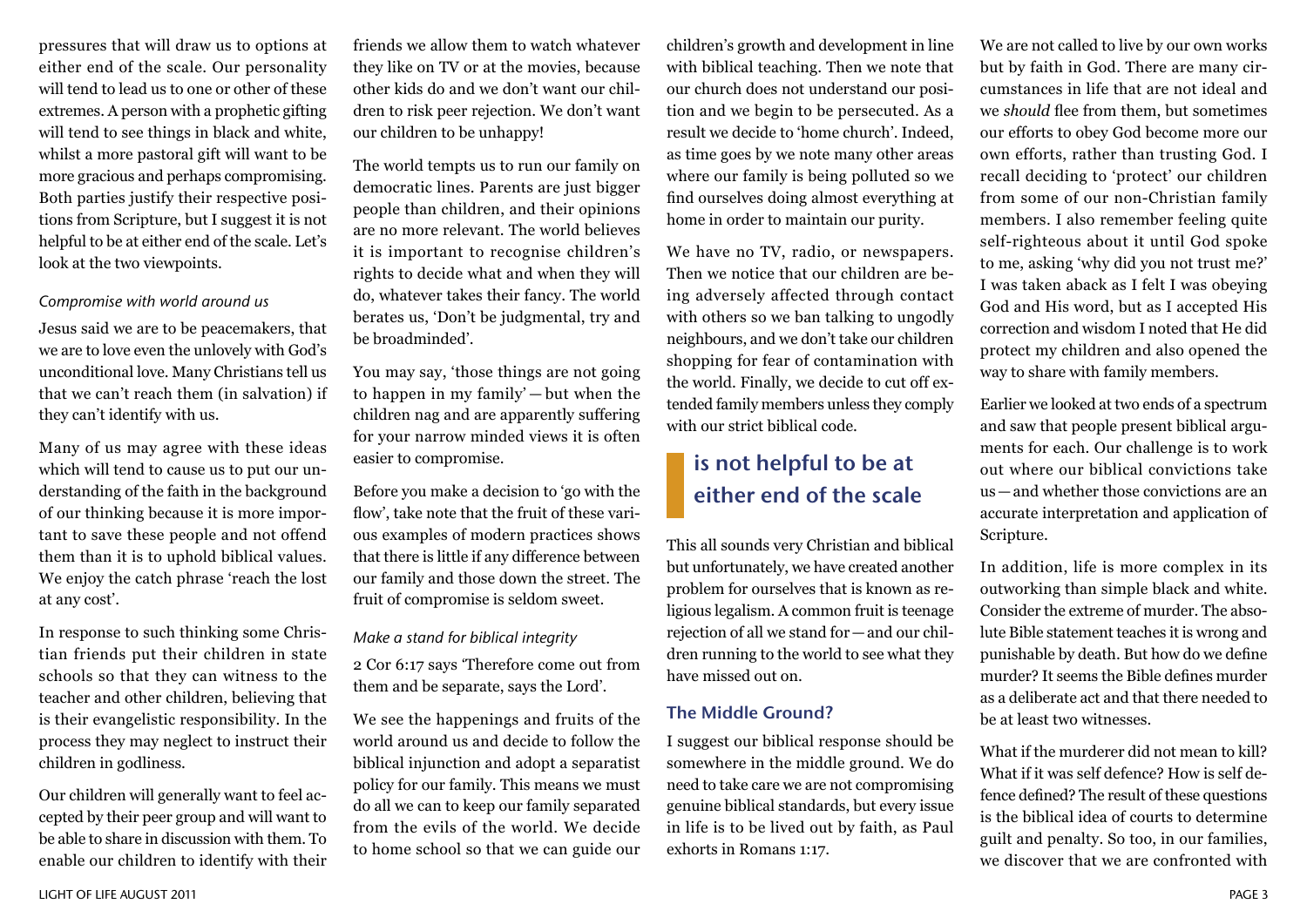making judgements based on assessing more than one biblical idea in coming to a conclusion. That, in practice, is endeavouring to live out a biblical world view.

## The Conflict

Holding to a biblical world view places you in a small minority, even in the Christian community. As you follow a biblical world view in raising your family, you may find yourself out of step with society at large, and perhaps even a majority of the church! You will then find yourself in conflict with the values, principles and methods of the majority around you. But that is where Christians should be—a light set on a hill is one set apart from the others.

One of the biggest challenges for Christian families is getting used to being considered radical, or bible-bashers, or legalistic, or just simply out of touch with reality.

Importantly, to raise children biblically you will be raising children who will not fit society nor embrace its values—and that is the way it should be. The fear of being different causes many Christians to compromise their faith to at least appear acceptable to their friends in the world. My observations are that allowing this fear to govern your decisions and actions usually results in the failure of your original biblical objectives in raising your children. However, rest assured it is no fun facing a lifetime of tension with your children or even alienation from them, which is the enduring fruit of compromise.

As your children will (or at least should) be different to the children of the society, part

of their equipping and training must be to help them stand for the truth that you have led them to see, and believe is the reason for their existence. This challenge is inseparable from your family's character development.

But if Christianity is the superior way of life it will be very different to the ways of the world who follow a humanist world view. We should stand out in the crowd — and because of this our families will often be held up as objects of ridicule!

If we believe God in Christ is Lord of *all*, then that truth will determine our lifestyle. It will differ dramatically from the man-centred, humanistic lifestyle which predominates today. If we believe the intent of our founder was to be king, then as His servants our lifestyle must reflect His values. If it were but an optional extra for Christians, then why would we bother with all the effort to educate our children from a biblical perspective?

## Learn the difference

There are some practical factors that may help us in working together with with the society in which we find ourselves. There are some biblical values the world does not find as offensive as others and these biblical values are accepted by many in society. The older generation, having been raised in a much more Christian culture will generally appreciate such values as good manners, politeness, diligence (work ethic), integrity, honesty, etc. They understand that without these values society falls apart. From a pragmatic point of view this

means that we can work with many people with our families and find there is much common ground.

Other biblical values are offensive to the godless and create conflict for us and our family. Values such as:

- belief in the sovereign, trinitarian God who demands our allegiance
- belief that God created all that exists from nothing
- belief in sexual conservatism that extra-marital sex is against God's standards of holiness and thus punishable is sin
- belief in the sanctity of marriage, between a man and a woman for life.

Christians cannot compromise these and many other values for the sake of acceptance—they are foundational to the biblical idea of reality.

Recognising these categories can help us in making decisions to equip ourselves and our children to do the work of the Kingdom with boldness and confidence.

## Set the standard

Christians do not fit with society today as it has drifted from its Christian moorings. We can either endeavour to sustain our bankrupt society or we can seek to work with the Lord to pave the way for a much needed reformation. To be part of a new day in God's economy will prove costly, as it has always done in the past, but it will be worth it to be a part of God's plan for humanity.



Summer vacation! What pleasant emotions stir the heart. Teachers and pupils alike look forward to those days!

Adults look back with fond memories to the good old summertime. No, for our people, they were not days of loafing and plain wasting of time. Summer was a time of productive physical labour. It was a time of working side by side with fathers and mothers, learning the lessons of providing for material needs. It was a time to learn from the big outdoors about God's marvelous workings in nature.

We hear rumblings against summer vacation. Some people would take away the joy of summer vacation for children who struggled all year in school by making them do books in this glorious time of freedom from books.

For many years, progressives have tried to outflank the parents' times for indoctrinating their own children. In Pennsylvania, the *Free School Act of 1834* said that children must go to school three months out of the year. This act provoked many stirrings of opposition. In 1854, an amendment to the Free School Act made mandatory a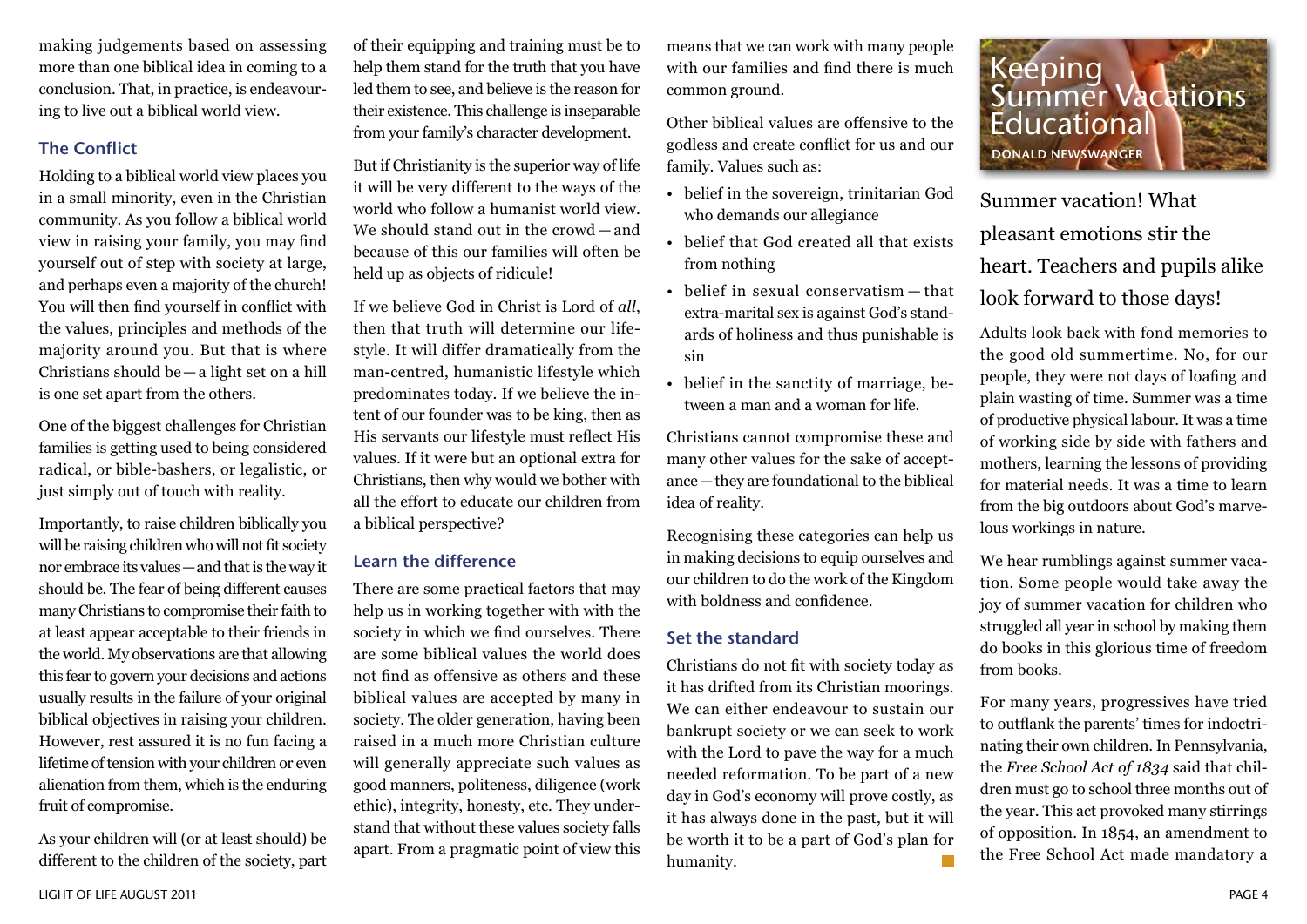four-month school term. Changes in the law through the rest of the nineteenth century moved the regular term of school up to seven months. In 1921, the civil authorities attempted a great step forward. They mandated that school should have a nine-month term. However, there was such an outcry by the public that the term was pushed back to eight months. In a year or two, however, the authorities were able to push through the nine-month plan (for additional information, consult the Report of Committee of Plain People Making Pleas for Leniency From Depressive School Laws and History of Our School Controversy, 1959). Since that time, campaigns for school year-round have been postulated. A recent shove was in the August 10, 2010, *Times*. The author tried to intimidate the reading public by claiming that summer vacation is an outdated legacy of the farm economy, and adults still like to romanticise it. It does not take a rocket scientist to see where the author wanted to take the public.

Coming closer to ourselves, what is education supposed to do for us? Education has been made to seem to have abilities that we do not believe it has. 'Some homes are substandard,' the comments may run. 'Therefore, the school should help to make up the lacks for those children.' Numerous such thoughts have found their place among us. But we need to remember that the responsibility for raising children belongs to the parents. The school and the church assist the parents to do their duty well.

The school year rolls along, and finally comes May and the last day of school. The students are delighted to be free from books. Or are they to be free?

'The slow student,' we hear, 'should study during the summer to be ready for the next grade.' Why trouble the poor child with books over the summer? Let them get out and work at something they are good at.

'If the first graders do not study their math facts and phonic skills, they will forget them.' Please do remember that when something has been learned, a path has been developed through the nervous system that will remain. With a little review, it will come back quickly.

## the *Free School Act of 1834* said that children must go to school three months out of the year

Do I believe that summer vacation should be free from concepts children have learned during the school term? No. However, I do believe educational concepts kept before the children during the summer should be incidental. That is, they should be brought in alongside the child's physical labors. Allow me to explain how I believe a father ideally views and conducts educational summer vacations.

1. He does not allow homeschooling in the summer.

- 2. He sees the purpose of education as the attempt to bring order out of chaos. A child comes into life empty and without any controls. Education helps to change that condition.
- 3. He correctly sees that education does not necessarily *bring out the best* in the child, but rather that a good education is *putting the best into* the child.
- 4. He understands that every scholar should learn a trade. 'There is as much dignity in plowing a field as there is in writing a poem.' Real life is more than just books. Just because some fathers stress that too much does not mean the other fathers should go to the other extreme.
- 5. He understands there are basic facts and concepts every normal child should know when their years of formal schooling are completed.
- 6. He and the mother will observe during the school year what facts and concepts the children are learning. He will note them—in writing—and observe which concepts the child may have problems with. In the summer, he will incorporate those concepts into his child's manual work. By that means, the concepts may become concrete in the child's mind. I would use the word 'incidental' again.
- 7. He will insist that the weekly Sunday school lesson be satisfactorily completed — yes, all the year round, but especially over the summer vacation.
- 8. During family worship, he will note and sometimes correct his child's pronunciation, attention to punctuation marks, and effort in enunciation.
- 9. He will help to hone language skills by having children write a letter to a distant family member. Using new words creates a good opportunity to use dictionaries.
- 10.He sees opportunities to make many incidental math lessons. For lower grade children, work their number facts. If two sides of the table get seven plates, how many plates need to be set? Was the change the cashier gave the right amount? Which carton is a better buy—20 ounces for \$2.99 or 32 ounces for \$4.10? How much will this \$75.20 farm tool cost if the local store is running a 15 percent discount this week? What is the area that our new fifty-footdiameter silo will cover? If you walk the whole way around the concrete footer, how far will you have walked? To the lower grade child, the dividing of a pie can be a great lesson. Mothers, reducing a recipe to suit the number of people for a meal is a perfect chore for your sixth or seventh grade daughter. Fathers, have your fifth grade son figure the fuel mileage your car got on the last family trip. Fathers, mothers, the sky is the limit as to the math concepts you can review with your children over the summer.
- 11.He notes unique opportunities to reinforce science concepts the children learned during the school term.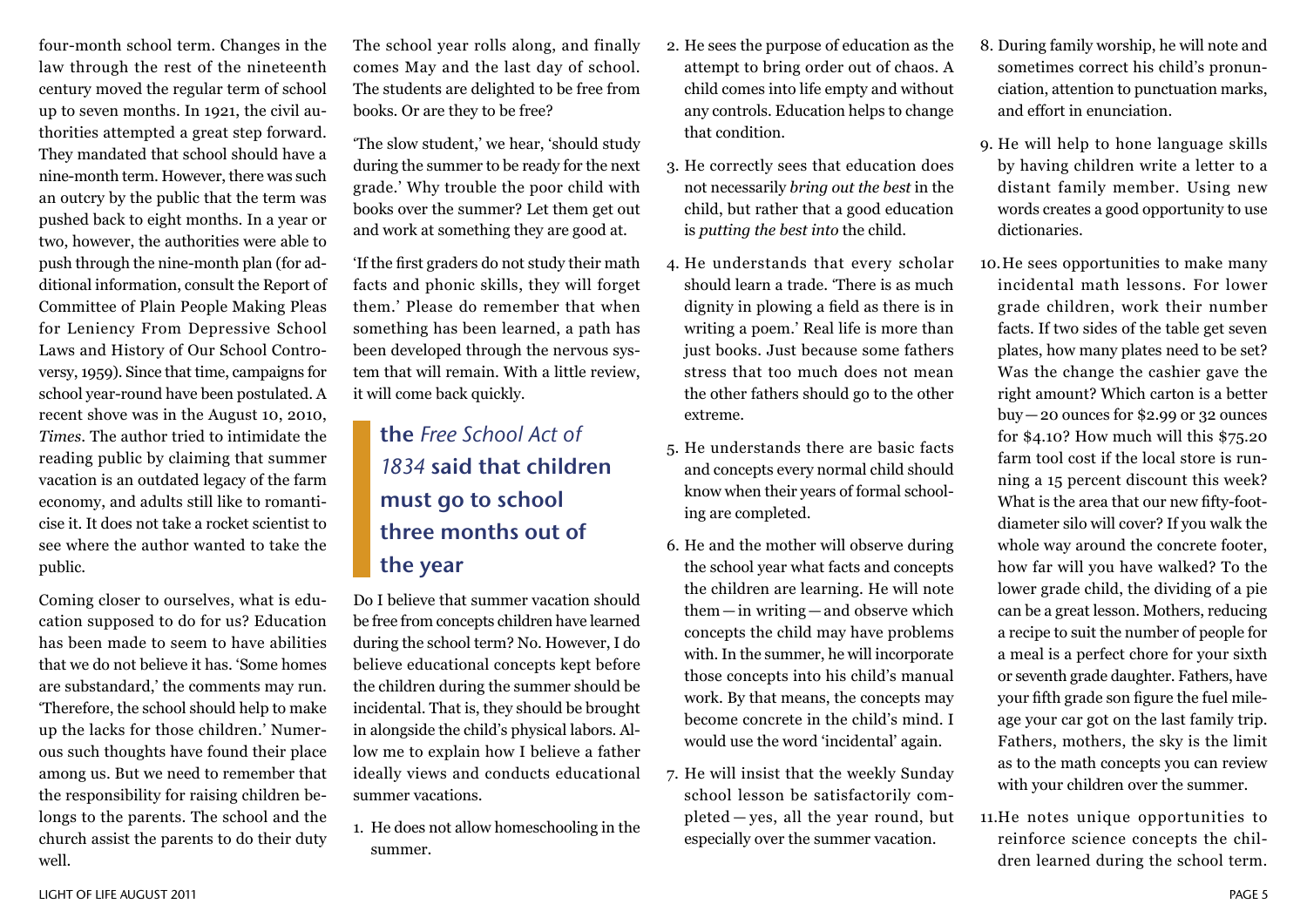Although winter is the better time to stargaze, summertime is a profitable time to study the heavens also. Why won't this lawn mower start? Let your children figure it out. Practical lessons from the motion laws can be impressive. Scientific principles abound around the house also. Why does the vacuum cleaner work the way it does? Why must the furniture be dusted every week?

- 12. He knows that history has no lack of concepts to be incorporated in summer vacation. Just having one's children visit with their grandparents or great-grandparents is living history itself. Parents, ask yourselves a few pertinent questions about what your children could learn. What unusual events have taken place in the community where you live? Do you have any special geographical features near your place? Every community has its own museums. Do not forget your own house and some of the old things you got from your ancestors. Do your children know where you grew up as a child? Discerning youth might benefit from pondering the biographies of wellknown people.
- 13. He provides good literature for a blessed summer spare-time activity. Most children automatically gravitate to a good book for summer diversion. For

those children who do not, I am of the opinion that they should not be forced into it. Let the joy of discovery from the other children inspire them. Then again, the child who would read all the time has a bigger problem than the nonreader. They would rather read than work. They must be helped out of their weakness.

- 14. He encourages children's individual interests. As the children get older, they develop attractions toward various concepts they had learned in school. Out of that may grow interest in hobbies. Summer vacation time is a splendid time to push ahead with those hobbies. Fathers, mothers, help them with well-given advice, but don't do it for them.
- 15. Above all, he makes sure the children can take directions and follow them. Much teacher frustration has come from a child who has not learned to follow directions.

Whereas I have made these practical pointers specific for the summer, I trust that you know they are for the whole year. But the big push is suggested for the summertime, when you have your children to yourself. May what you do to keep your children's summer vacation educational prepare them for the next stage in their school life.

*Christian School Builder, July 2011*



## God's way of dealing with Cancer

*This is the second installment of an excellent article on cancer from George Malkmus. I have edited it significantly whilst retaining the essential points.*

## George Malkmus' testimony

In 1976, at the age of 42, following rectal bleeding, a tumour was discovered under my left rib cage, and I heard those chilling words—'It's cancer!' Just prior to my being told I had colon cancer, Mom had died following a bout with colon cancer.

Mom had gone the medical route with the same type of cancer and at her death I was convinced Mom had not died from the cancer, but rather as a result of the immune-system-destroying modalities of chemotherapy, radiation and surgery.

Because of Mother's devastating experience, I went seeking an alternative.

In my search I turned to evangelist Lester Roloff (ridiculed as a 'health nut' by many preachers). Roloff encouraged me to eliminate all refined sugar and animal sourced foods from my diet and to adopt God's 'Genesis 1:29' diet — a diet comprised of 100% plant foods along with freshly extracted vegetable juices.

I made the diet change overnight and almost immediately began to get well. Not long after making the diet change the rectal bleeding stopped. Within a year, the baseball sized tumour was gone, and all without any medical interference or modalities.

That was over 35 years ago, and as I near the age of 80, I am strong, healthy, and to the best of my knowledge, cancer-free.

Now millions around the world today are following 'God's Way' to health, while tens of thousands have written to tell me that following 'God's way' they have recovered from over 170 different physical problems, including even terminal, metastasized, stage 4 cancers.

## Cancer and the Immune System

Cancer is caused by cells that grow uncontrollably and do not die. Our God-given bodies have an inherent ability to selfheal—even from cancer.

If we want to undo cancer, we must first stop doing what caused it! And if it is improper diet and lifestyle that caused the immune system to so weaken that cancer could develop, does it not make logical sense that stopping the cause and rebuilding the immune system would be a good approach?

Refined sugar destroys the immune system. It is an immune system suppressant, weakening the immune system's protective abilities and allowing cancer cells in their early development to go undetected and multiply.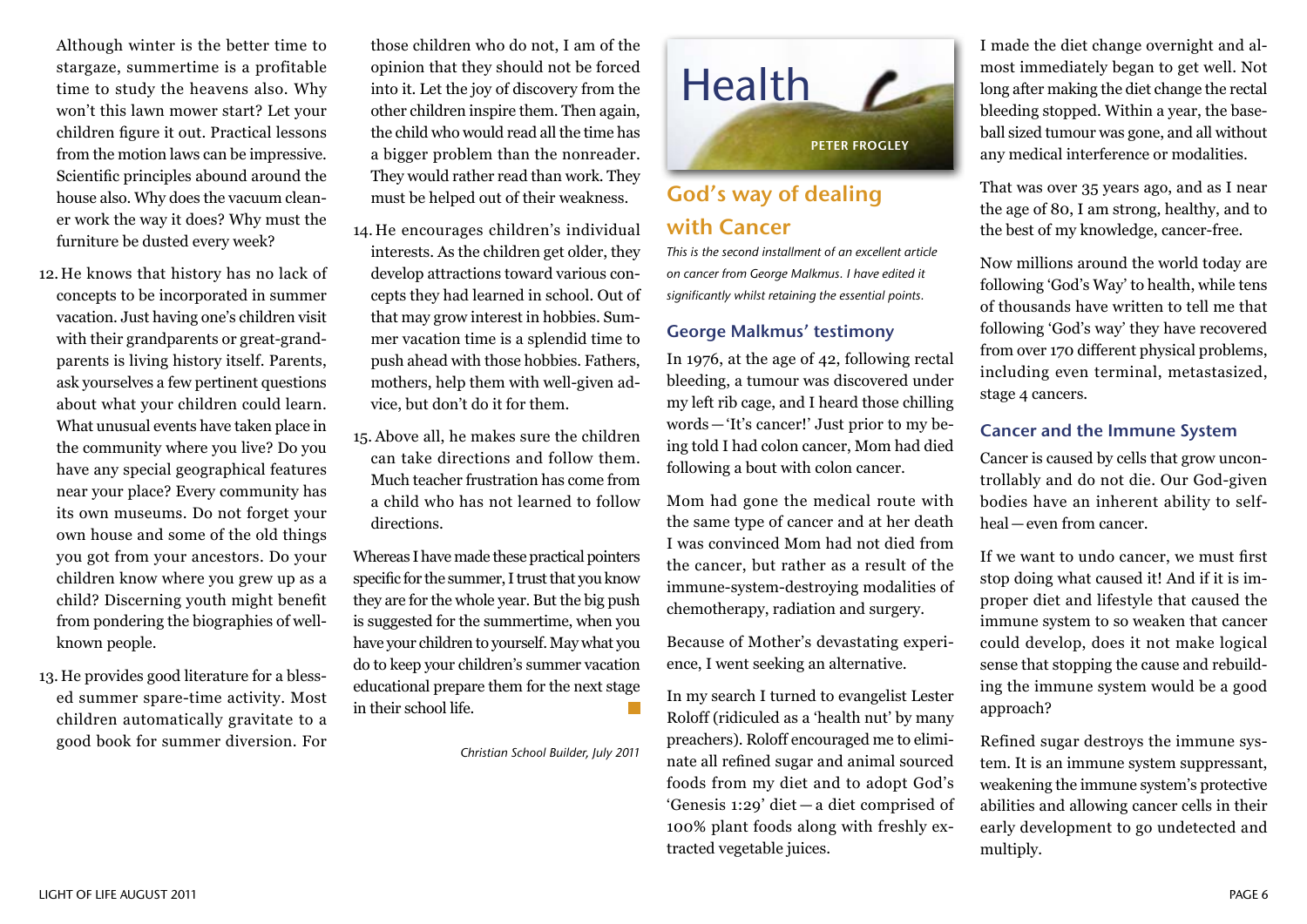Dr T. Colin Campbell, author of *The China Study*, found that animal flesh protein and even more so dairy protein (casein), feeds cancer and accelerates cancer growth.

A plant-based diet rebuilds the immune system. A predominantly raw, plant-based diet, including freshly extracted raw vegetable juices, provides the body with the quality building materials it needs to rebuild the immune system.

As the immune system rebuilds, the selfhealing God programmed into Adam and Eve kicks in. As a rebuilt immune system starts to function as God designed, the body seeks out the cancer cells. In most instances, the body simply destroys them without any help from chemotherapy, radiation, or even surgery.

## Vegetable juices: rebuilding the immune system

The most powerful means of rebuilding the immune system is consuming freshly extracted vegetable juices and dehydrated grass powders. While the Genesis 1:29 diet is God's perfect diet, today's foods lack the nutrition of biblical days, making juicing the ideal way to concentrate the nutrients found in living plants.

When we juice with a juicing machine, the machine does the work of the digestive tract by separating out the fibre from the juice before we place it into our mouth, making juicing far more nutritionally efficient.

Dr Kirschner MD, in his book *Raw Food Juices*, says when we drink carrot juice without the fibre approximately 92% of the nutrients reach cellular level, rather than 35% or less when we eat a whole raw carrot.

These juices provide the immune system the nutrients necessary to strengthen and rebuild so that the body can fight cancer.

## Other immune building strategies

In addition to refusing refined sugar, eliminating those proteins that feed cancer, and giving the body the nutrients necessary to rebuild a weakened immune system, there are other things we can do to strengthen the immune system to assist it in overcoming cancer.

#### *Importance of cooked food*

While original foods in the Garden of Eden were eaten raw, we have found that 85% raw and 15% cooked gives better results than all raw. Eating a 100% raw diet can cause accumulated toxins to exit the body too rapidly, often causing weakness, nausea, and headaches.

This often causes discouragement and fatigue, forcing the person to remain in bed. In addition, an all-raw-food diet can often create too rapid a weight loss, which can be devastating to a person who is already of low weight.

Cooked foods also provide more concentrated calories that are desperately needed when dealing with cancer. Many phytonutrients are more bio-available in cooked foods as well. Having a portion of the diet consisting of cooked food is very important when assisting the body in cancer recovery.

#### *Sunshine and vitamin D*

One new study reveals a relationship between low levels of vitamin D and a more aggressive form of breast cancer.

Restoring vitamin D to optimal levels is critical in cancer recovery. Sunshine is God's plan for providing this essential vitamin, but in our society few people obtain sufficient exposure to the sun to supply adequate levels and upplementation with vitamin D3 is often necessary.

## *Vitamin B12*

Researchers at Johns Hopkins report that women with breast cancer tend to have lower levels of vitamin B12.

Vitamin B12 deficiency also manifests in the development of neurological dysfunction that is almost indistinguishable from senile dementia and Alzheimer's. Low levels of vitamin B12 are also associated with asthma, depression, AIDS, multiple sclerosis, tinnitus, diabetic neuropathy and low sperm counts.

From vegans to those who consume animal proteins daily, nearly everyone needs vitamin B12 supplementation.

## *Omega 3 fatty acids*

Omega 3 fatty acids are an essential and are sourced from ground flax seeds, flax oil, walnuts, chia seed, and fish oil.

Research reveals that men dealing with prostate cancer should not use flax oil or fish oil, but can obtain their omega 3 fatty acids by consuming freshly ground flax seed.

## *Fibre Cleanse*

Constipation (the body carrying large amounts of toxins to be eliminated) is a hindrance to good health. Good nutrition will cause the body to start releasing these toxins, with the optimal bowel function of up to three soft bowel movements daily.

### *Probiotics*

Probiotics help block the formation of bad bacteria and help the body produce B vitamins.

## *Digestive Enzymes*

All functions of the human body require enzymes — and all suffer if enzyme supply is insufficient. Digestive enzymes help improve poor digestion and absorption of nutrients from the foods we eat, especially cooked foods, and conserve the body's inherent enzymes for vital functions.

## *Exercise*

Exercise moves the lymph fluid (helping toxins more rapidly exit the body), improves circulation, and causes the body to take in copious amounts of oxygen. Inactivity, depression and stress weaken an already weakened immune system, while sunlight and exercise help relieve stress and control depression.

## Conclusion

James 5:16 says 'the effectual and fervent prayer of a righteous man availeth much.' In order to recover from cancer, a person needs all the help they can get. That includes faith in the Lord, and much prayer.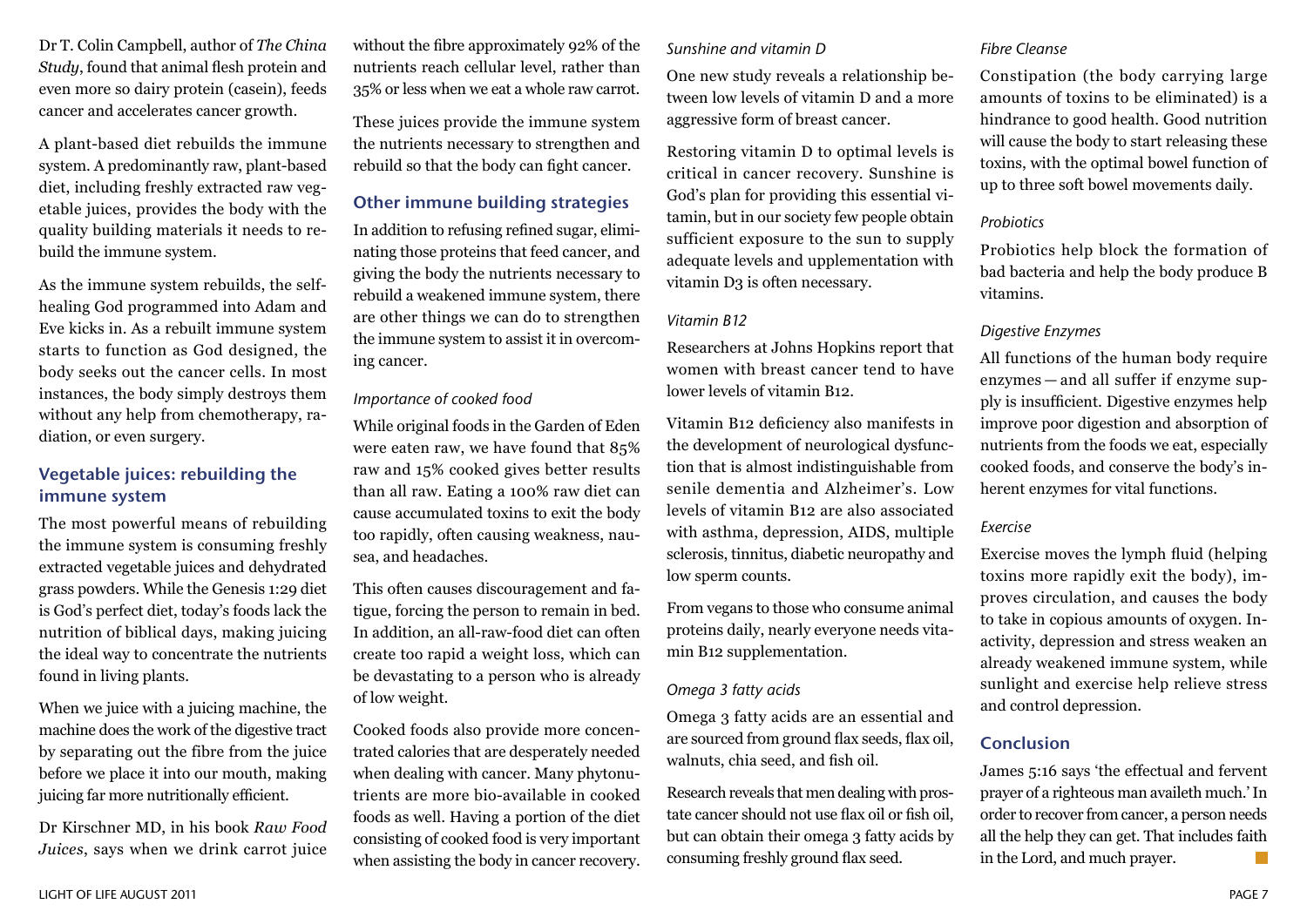

## LEM Publications



## The Sounds of the 75 Phonograms

We have had a Phonogram CD for many years to assist and clarify pronunciation of the phonograms.

We have found some children and most speakers of another language have some difficulties with English sounds. This DVD allows students and teachers alike to see as well as hear the phonograms. The closeups of mouth position and on screen phonograms make this a valuable asset.

**\$24.95**

The Sounds of the 75 Phonograms DVD Click to order

## New prices

The Australian dollar has been over parity with the US dollar for a few months now. As you would appreciate we purchase stock months ahead and it is only now that our purchasing price has allowed us to review pricing. From 1 July we have released a new set of prices for our American stock, which means it is now cheaper than ever to purchase these curriculum materials.

**Arithmetic** 

## A Beka Book

**Mathematics** *Arithmetic 6 (Fourth Edition)* Includes story problems with an emphasis on problem-solving

#### strategies. Subjects

covered include percents, basic geometry, measures, fractions, decimals, proportions, beginning algebra, prime and composite numbers, graphs and statistics. The curriculum also covers practical arithmetic such as banking, budgeting, and purchasing electricity.

| <b>Student Text</b>                           | \$21.75 |
|-----------------------------------------------|---------|
| <b>Teachers Edition</b>                       | \$67.55 |
| Tests and Speed Drills                        | \$9.15  |
| Teacher Key to Tests and Speed Drills \$14.15 |         |



# Bob Jones University Press

## **Mathematics**

## *Math 4 (Third Edition)*

Colourful new format, develops problem solving skills. Each concept is demonstrated in clear examples. Covers multiplication, division, fractions, and geometry. Each chapter concludes with a chapter review and cumulative review to help students retain concepts.

| Student Text                        | \$20.95 |
|-------------------------------------|---------|
| Teacher Edition                     | \$65.75 |
| <b>Student Manipulatives Packet</b> | \$16.45 |
| Tests                               | \$15.30 |
| Answer Key to Tests                 | \$9.05  |
| Reviews                             | \$19.85 |
|                                     |         |



Bob Jones Mathematics Click to order

## Rod and Staff Publishers

The third book in the G-H-I Series of Rod and Staff's popular pre-school workbooks is now available with the intro-



duction of *Inside and Outside*. Along with the A-B-C series, the books are designed to give helpful initiatives in building scholastic foundations. Each book has a different habitat theme exalting God as Creator. 64 pages each.

**\$3.35 each**



## Great Light Publications

## Nathan's Story

Mike McHugh's beautifully illustrated narrative for young children retells the story Nathan the Prophet told



King David to provide a very clear understanding of what it means to love one's neighbour. Includes teaching suggestions with scriptures and discussion starters. 48 pages, hard cover. **\$14.75**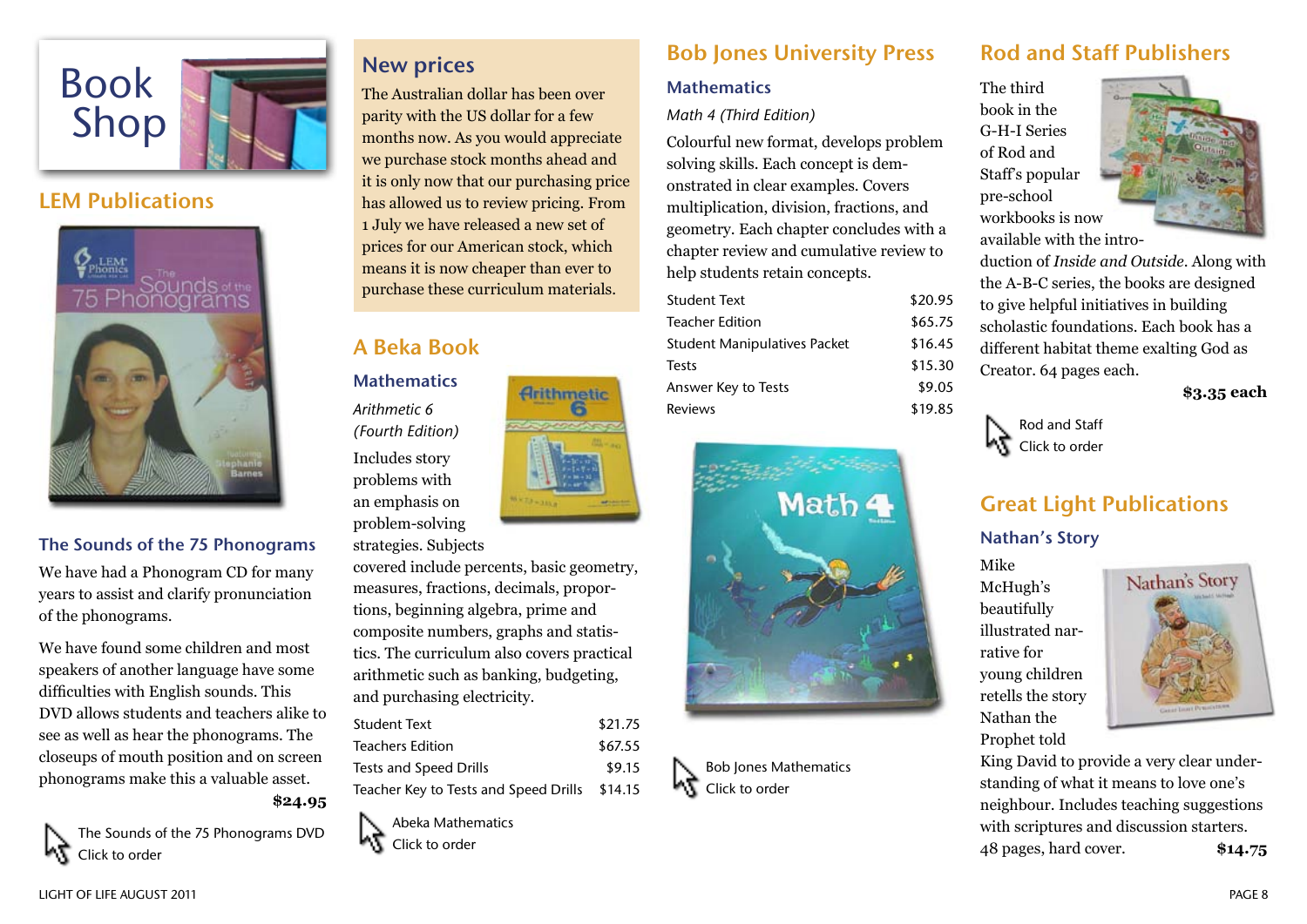## The Life and Legacy of St Patrick

THE LIFE AND LEGACY OF SAINT PATRICK

**HARL LAIGHER** 

An updated edition of Mike McHugh's former title *Saint Patrick, Pioneer Missionary to Ireland*, this book tells the great and inspiring story of how sixteen hundred years ago God used St Patrick to trans-

form Ireland from pagans to Christians.

This upper primary book features numerous illustrations as well as a number of colour photographs from Ireland. 149 pages, soft cover. **\$11.35**

## Queen Sheba's Ring

*Centenary edition, by H Rider Haggard*

In this tale of love and adventure set in remote interior of Africa in late 1800's, four Englishmen risk their lives to rescue an African princess who claims to be a descendant of the Queen of Sheba.



298 pages. **\$15.85**



King Solomon's Mines

*125th anniv. edition, by H Rider Haggard*



## Set in nineteenth century Africa, this is the story of the seasoned hunter, Allan Quatermain, who is hired to guide a wealthy Englishman in search of his lost brother. The story of find-

Fair Maxassen

ing the brother, however, also becomes a treasure hunt for King Solomon's mines. 237 pages. **\$15.85**

## Fair Margaret

*Centenary edition, by H Rider Haggard*

Historical fiction telling the story of an English maiden, Margaret, who is forced to endure the terrors of the Spanish Inquisition of the late 1400s. The

drama reminds

readers of the immense value of religious liberty. 312 pages. **\$15.85**



# Theological titles new books and old favourites

Is the World Running Down? Crisis in Worldview **BACK IN**

> **ING DOLA Crustan Worldview**<br>**GABY NORTH**

POLOGETICS **Great and Difersive** 

**GRIG** 1

*Gary North* Challenges the modern idea of entropy — the idea that the world is running down — with the response of Scripture, highlighted by

the overcoming of entropy through the resurrection of Jesus. Asks hard questions of some creationists who stake their claims on the law of entropy. 400 pages, hard cover. **Special Price \$11.35**

## Presuppositional Apologetics

*Greg Bahnsen*

After being lost for some twenty years, the proofs of Bahnsen's treatise on apologetics have been discovered, and the last great work of 'the

man atheists fear most' is back in print.

Bahnsen's magnum opus lays out the Biblical presuppositional method, provides rigorous Biblical proof, and defends the uniqueness of the method. A mustread for Christian defenders of the faith for generations to come. 314 pages, hard cover. **\$39.65**

## The Handwriting on the Wall *James Jordan*



A covenant historical approach to interpreting the imagery of the book of Daniel. This commentary sees the fulfillments of Daniel's prophecies as relatively near to

the time of writing. 723 pages, hard cover. **\$56.65**

#### Bringing in the Sheaves

*George Grant* The problem of most so-called 'programs against poverty' is that they promote socialism and thus spread famine and despair. *Bringing in the Sheaves*, by contrast, is



an inspiring practical book containing excellent biblical solutions to the problem of poverty in the midst of Western plenty. 250 pages, soft cover.

**Special price \$11.35**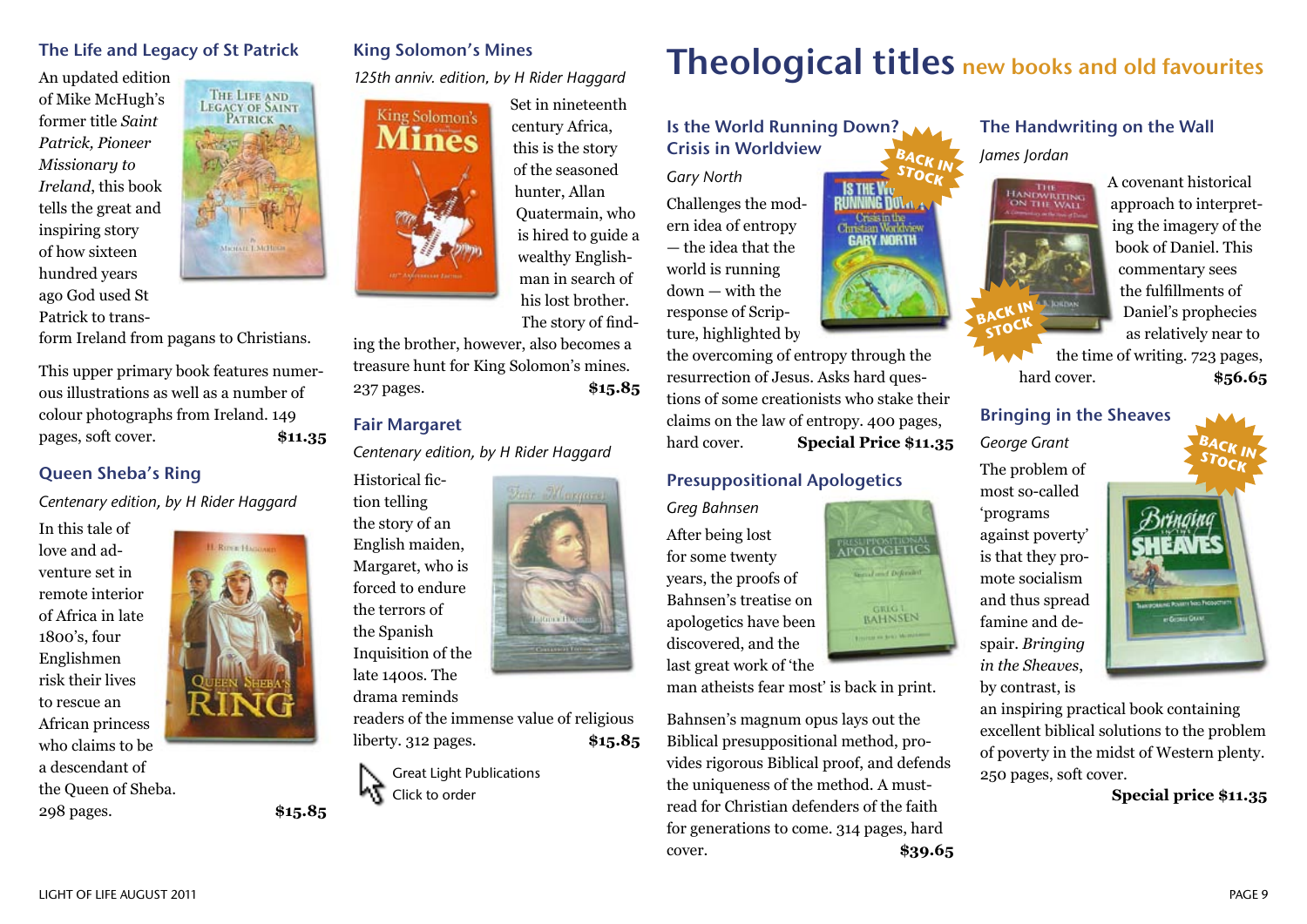

## Starlight, Time and the New Physics

#### *John Hartnett*

Many still doubt the Bible's clear timescale because it seems impossible for light to have reached the Earth in only a few thousand years from stars that are millions of light-years away. This misconception is often the ultimate stumbling block to a straightforward acceptance of the Bible—even the gospel itself.

Understandable by intelligent laypersons, with technical equations and papers put into 111 pages of appendices for the specialist. 231 pages, soft cover. **\$17.35**

## Postmillennialism Made Easy



*Kenneth L Gentry Jr* The average Biblebelieving Christian today holds no long-range view of the future because they expect 'the rapture' to snatch them out of the world at

any minute. Postmillennialism, however, offers an optimistic, exciting and hopefilled view of the future.

This book is an excellent resource for personal Bible study, Sunday school classes, neighborhood Bible studies, or simply to hand out to friends who are interested in eschatology. 143 pages, soft cover. **\$13.90**

## Lord of the Saved

*Kenneth L Gentry Jr*

Is it possible to know Jesus as Savior and not as Lord? That is the central issue in this book, and it has immense implica-

tions. Gentry wrote

this book out of a concern over deficient gospel preaching, false conversions, and faulty assurance of salvation. It is a succinct reformed defense of 'Lordship salvation' against 'easy-believism'. 116 pages, soft cover. **\$13.55**

## The Days of Vengeance

*David Chilton*

The book of Revelation is not about the antichrist, the devil, microchips, or bar codes. It is, as the very first verse says, 'The Revelation of Jesus Christ'.

David Chilton shows in this careful, detailed exposition that St John's Apocalypse teaches instead that Christians will overcome all opposition through the work of Jesus Christ. 700 pages, hard cover.

**\$52.10**

**BACK IN STOCK**

VENGEANCE

DAVID CHILTON

**GARY NORTH** THE **COVENANTAL** Тітне

## The Covenantal Tithe

*Gary North*

Back with his second book on this timely subject, North clearly demonstrates how the priestly authority of the risen Christ and the

Father's everlasting covenant with his elect are bound together in the continuing validity of the tithe as first found in Genesis 14. 159 pages, soft cover. **\$16.95**



## Bound for Glory

*R C Sproul*

Subtitled *A Practical Handbook for Raising a Victorious Family*, this book speaks especially to men as the leaders in their households, encouraging them to make God's Word known to their families, to help their wives and children grow in godliness, and to take responsibility for the testimony of their family to others. It also discusses home schooling and the role that parents should play in their child's education. 150 pages, hard cover. **\$28.35**